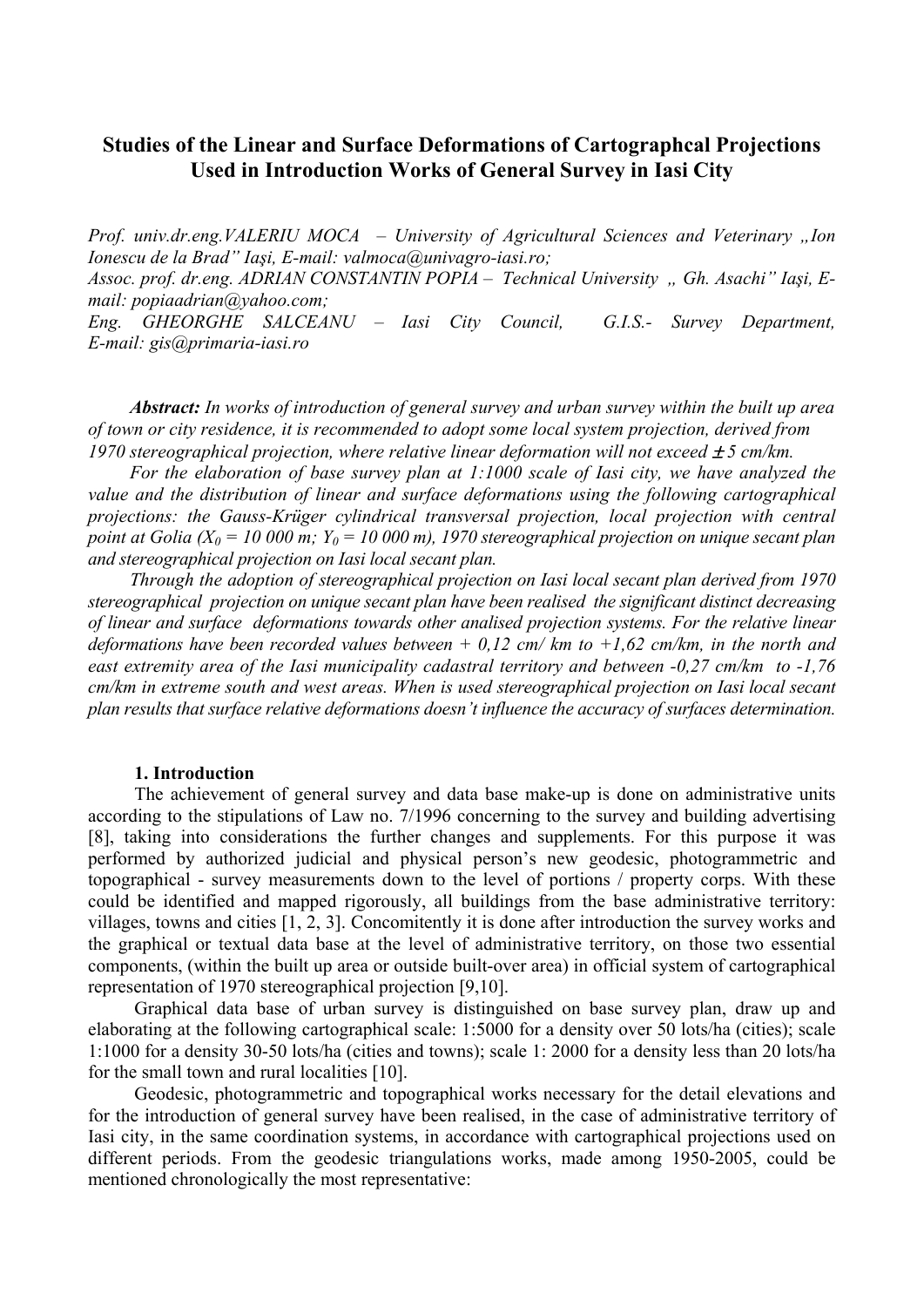¾ **Local triangulation of Iasi city, with the central point at Golia**, which represent the origin of the plan coordination axes  $(X<sub>O</sub>= 10,000,000, m; Y<sub>O</sub>= 10,000,000, m)$ , with OY axis orientated on the north-south direction, and axis OX orientated on east-west direction, calculated in local azimuthally projection stereographical perspective on Golia secant plan, Baltic Sea mark system, among 1950-1952, then between 1969-1970 being extended and completed with new points.

¾ *Geodesic triangulation of superior and lower order of Iasi city,* determined in coordination system of the Gauss-Krüger cylindrical transversal projection, 1962 system, with Baltic Sea reference plan, on geographical meantime of  $3^\circ$  longitude, for the first time in 1956 for  $I<sup>st</sup>$ ,  $II<sup>nd</sup>$ ,  $III<sup>rd</sup>$  order, then in 1967 for IV<sup>th</sup> and V<sup>th</sup> order.

¾ *Geodesic triangulation of superior and lower order of Iasi city* from azimuthally projection slanting stereographical perspective identical on unique secant plan - 1970, having at the base the elements of Krasowski ellipsoid – 1940 and Black Sea reference plan, 1962 system. The plan rectangular coordinates of help for geodesic network from stereographical projection – 1970, have been obtained trough the transformations of Gauss-Krüger coordinates, 1962 system, through the methods of formula with constant coefficients, which assure a  $\pm 1$  cm precision. This help network have been completed later in different stages among 1980-2005, according to the requirement of different types of topographical – survey measurements, through adequate rendering more frequent.

Cartographical and topographical-survey documentations existing at the level of Iasi city include plans and maps elaborating in the projection systems previously mentioned, in analogical form and at standard scale, like:

¾ *Base survey plan, scale 1:1,000,* draw up and elaborating in local azimuthally projection stereographical perspective on Golia secant plan, Baltic Sea system, first of all in 1950-1970, then putting up-to-date after implementation of "Survey in Iasi city among 1988-1991", by I.C.P.R.O.M. Iasi

¾ *Base topographical plan, scale 1:2,000 and 1: 5,000,* elaborating in local azimuthally projection stereographical perspective on Golia secant plan, Black Sea reference plan, between 1980-1983, through aerophotogrammetrical methods, by I.G.F.C.O.T.

¾ *Base topographical plan, scale 1:5,000 and 1: 10,000,* draw up and elaborated in the Gauss –Krüger cylindrical transversal projection, 1962 system and Baltic Sea reference plan between 1964-1966 and 1977-1979, through aerophotographic methods by D.T.M.

¾ *Base topographical map, scale 1:25,000 and 1: 50,000* draw up and elaborated in the Gauss-Krüger cylindrical transversal projection, 1962 system and Baltic Sea reference plan, through aerophotographic methods by D.T.M.

¾ *Base survey map scale 1:50,000,* draw up and elaborated in the azimuthally projection slanting stereographical perspective identical on unique secant plan 1970, by I.G.F.C.O.T.

#### **2. Calculation of cartographical base of survey plans**

The survey territory of Iasi city is situated between the extreme parallels  $47^{\circ}$  06<sup>'</sup>45" at south and 47<sup>0</sup> 13<sup>'</sup>30" at north, respective between marginal meridians  $27^{\circ}$   $28^{\circ}$ 45" at west and  $27^{\circ}$ 41<sup>'</sup>50" at east. The cartographical base of survey plans necessary for the implementation of new general survey for the built up area or outside built-over area of Iasi city, will be realised in 1970 stereographical projection, on trapezes adequate to the scale representation: 1:5,000, 1: 2,000; 1: 1,000. For this reason is impressive the correlation of present documentation, elaborated in local projection Golia-Iasi with the database of the new general survey [5].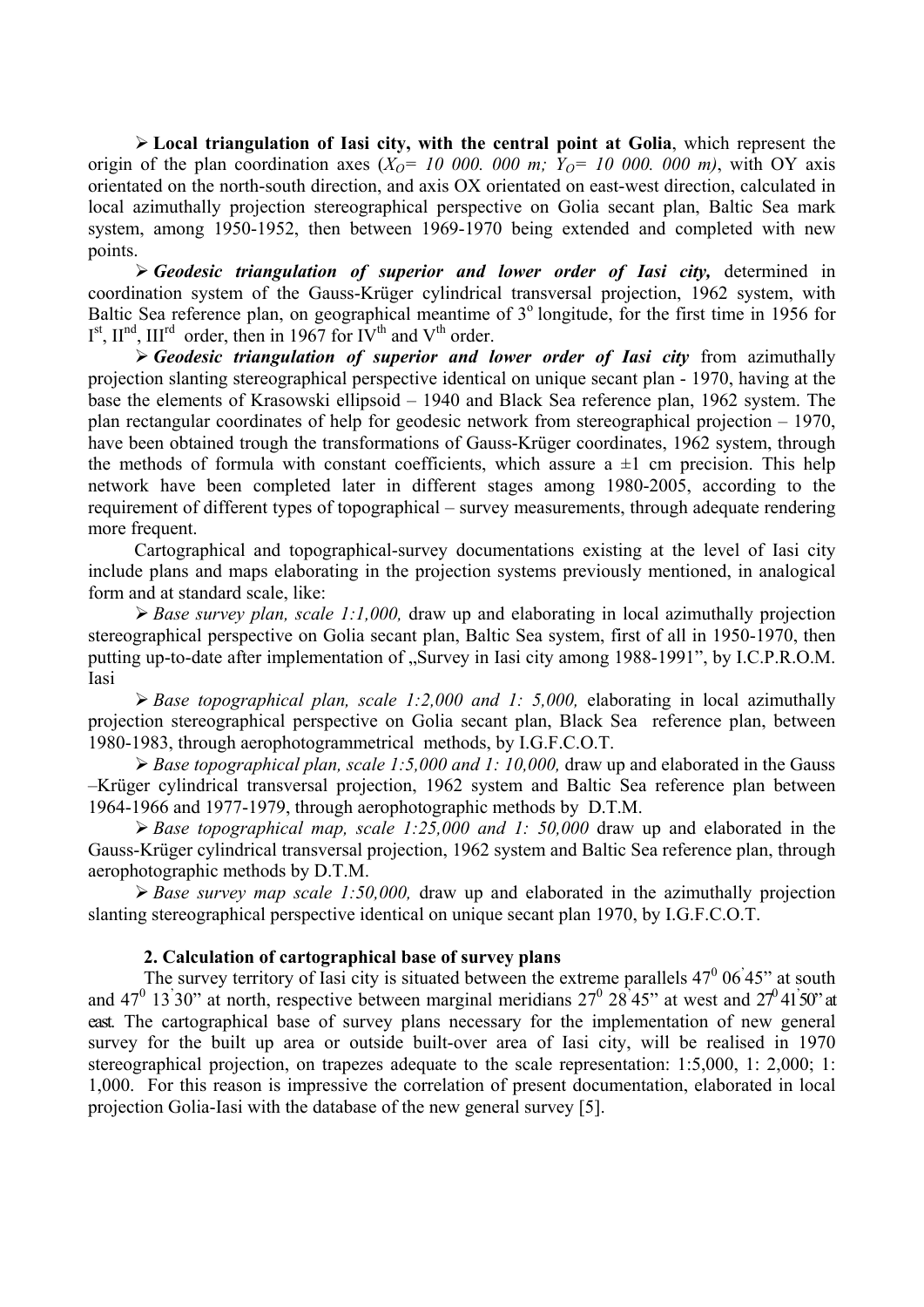#### **2.1. The geodesic network of rendering of planimetric elevations and survey delimitation of Iasi city**

The general survey of Iasi city, must be realised among 2005-2008, by a consortium coordinated by "GeoTop 2001" Company. The cost, estimated by the Iasi City hall is around 77 billions lei. Through ensemble and execution technical project was established according to the technical standards, the volume of the works on stages, the following stages being realised:

 $\triangleright$  The geodesic network of rendering and elevation, was determined by GPS technologies, which into a first stage has 84 main points, and after made the next stages of the rendering with point necessary to detail topographical measurements must be extended until 5000 points, in the coordination projection system STEREO – 1970.

 The survey delimitation of the border of the territory of Iasi city, was made in the field through 200 border points, determinate through X,Y,Z, in 1970 stereographical projection and in the 1975 Black Sea reference mark system. The territory of the Iasi city has a total area of 9,396.22 ha, obtained after the last survey delimitation from 2005, being neighboured by the following nine sections border: Popricani-Aroneanu-Holboca-Tomeşti-Bârnova-Ciurea-Miroslava-Valea Lupului-Rediu *(figure 1)*.



Figure 1 - General outline of the border of administrative-cadastral territory of Iasi city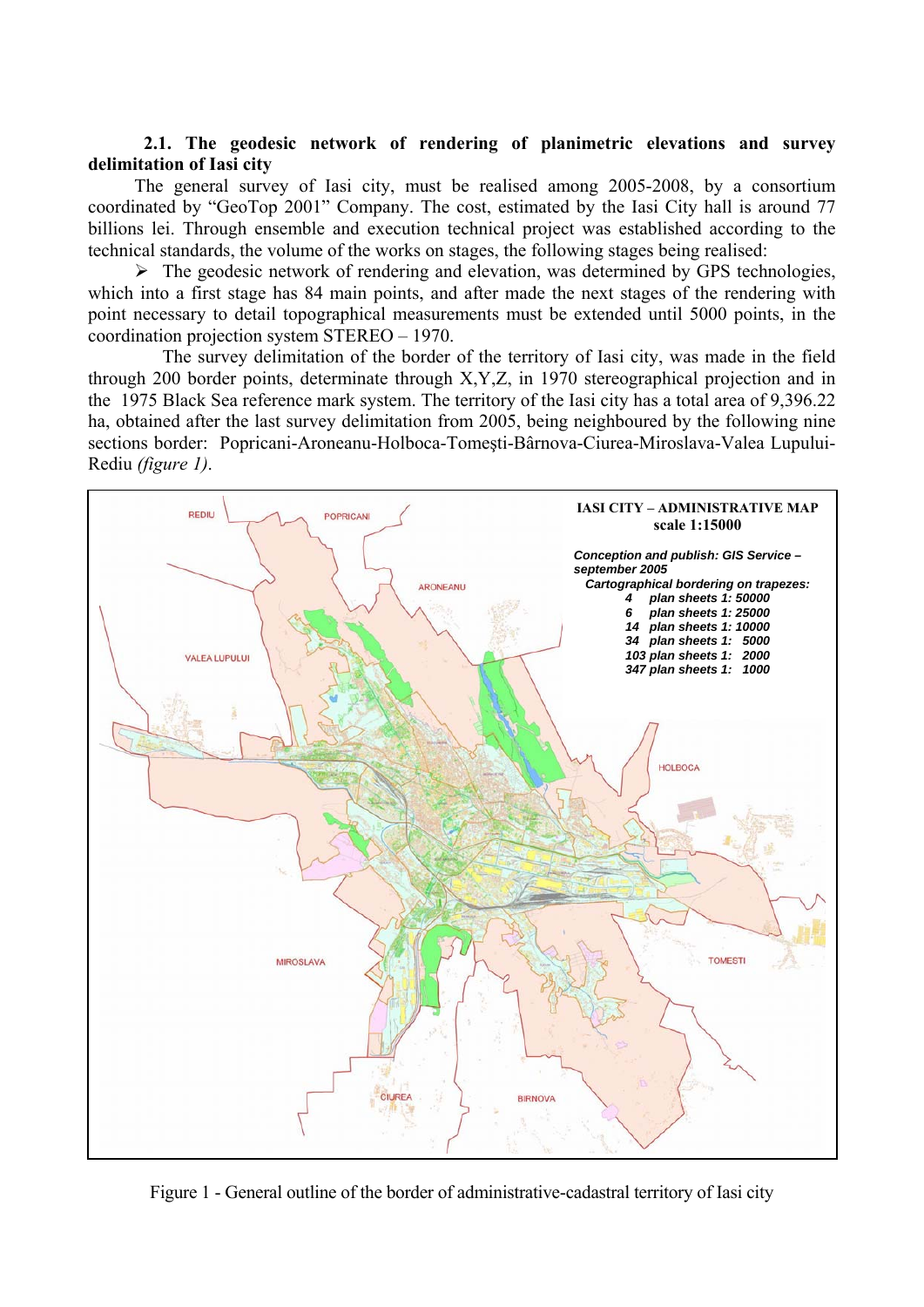#### **2.2. Cartographical base of survey plan at scale 1:5000 in stereographical projection on unique secant plan - 1970**

The survey territory of Iasi city is frame fully-empty on the following official trapezes: 4 plan sheets 1: 50,000; 6 plan sheets 1: 25,000; 14 plan sheets 1: 10,000 ; 34 plan sheets 1: 5,000; 103 plan sheets 1: 2,000; 347 plan sheets 1: 1,000. The calculation of mathematical base of survey plan, at scale 1: 5,000, in the stereographical projection system 1970, include the following cartographical elements (figure 2):

 $\triangleright$  Plan –stereo rectangular coordinations – 70 (Y,Y), calculated according to the ellipsoid geographical coordinations of the corner of geodesic trapezes;

 $\triangleright$  the dimensions of the sides and areas of the trapezes, on Krasowski ellipsoid – 1940, according to the geographical coordinations  $(\varphi, \lambda)$  of the corner of the geodesic trapezes, and on the stereographical projection plan -1970, according to the plan stereographical coordination –  $(X, Y)$ ;

 $\triangleright$  The relative linear deformations (D) on length unit (1Km) and surface deformation, from the central point of extreme delimitation trapezes of the outside built-over area: L-35-32-A-c-1-IV, at north; L-35-32-C-b-2-III, at east; L-35-32-C-b-3-III, at south; L-35-31-B-d-4-IV, at west and from the central trapeze of within the built up area of Iasi city, L-35-32-C-a-2-I.



Figure 2 – Plan of bordering and connection trapezes in plan rising at scale 1: 5,000 from administrative-cadastral territory of Iasi city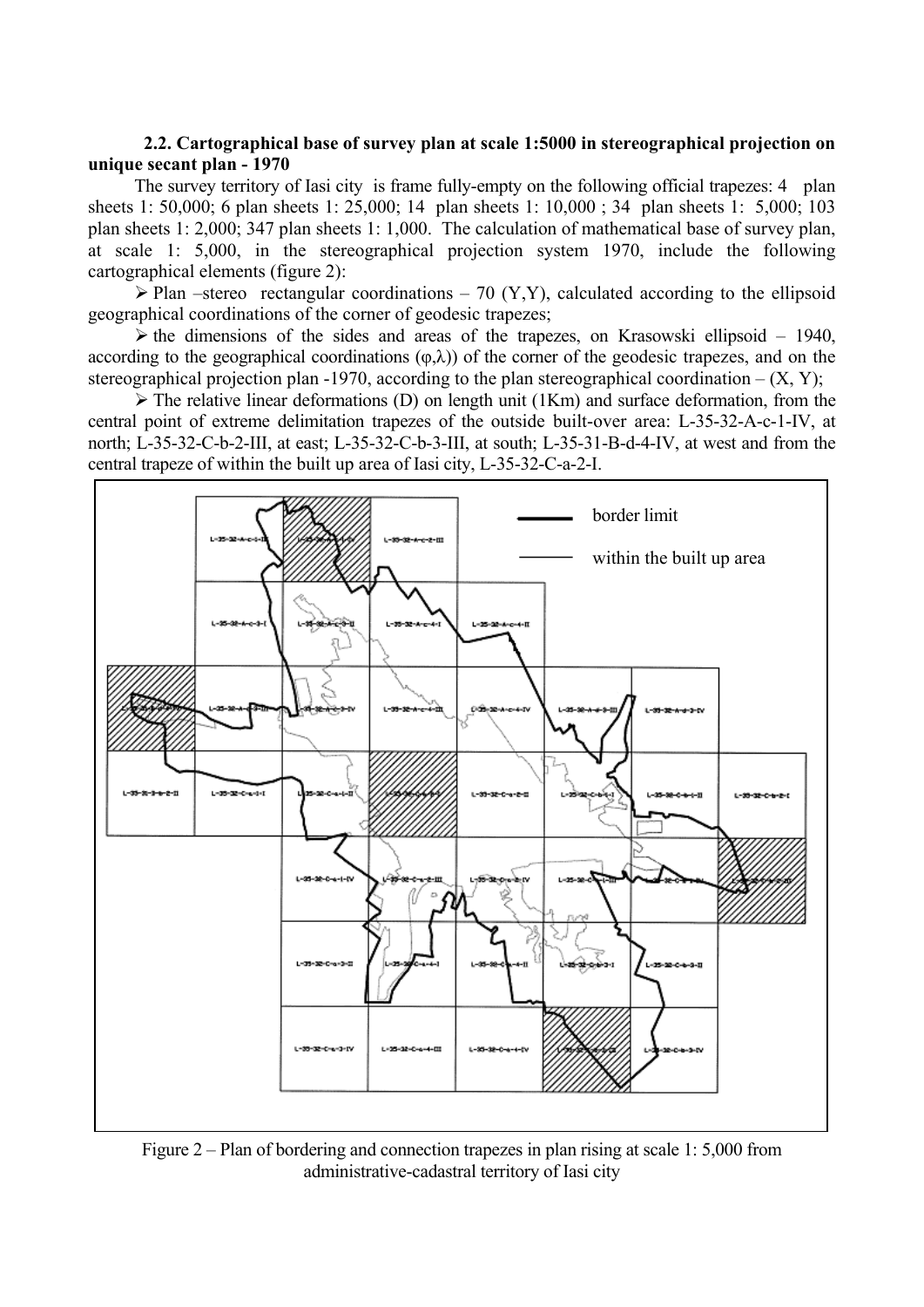## **2.3. The regional deformations of the length and areas, in projection STEREO – 1970 on the cartographical trapezes of Iasi territory at scale 1:5000**

The survey territory of Iasi city is located in the outside of the null deformation circle with radius *r0 = 201,718 km* toward the central point of 1970 stereographical projection, situated at the north of Fagaras city, with geographical coordinations:  $\varphi_0 = 46^\circ \ 00' \ 00''$  and  $\lambda_0 = 25^\circ \ 00' \ 00''$ . In the case of the geographical position of Iasi territory have been obtained only positive deformations as well as for lengths and also for areas, which records increases cut out for distance of trapezes toward the central point of 1970 stereographical projection and null deformation circle, to the outside (table 1).

**Table 1** 

| Name of the         | Position and the      | Relative linear  |       | Relative surface |            |
|---------------------|-----------------------|------------------|-------|------------------|------------|
| trapeze at scale    | location zone         | deformations (D) |       | deformations (P) |            |
| 1:5000              |                       | cm/km            | m/km  | $m^2/ha$         | $m^2/km^2$ |
| L-35-32-A-c-1-IV    | North-outside city    | 9.65             | 0.096 | 1.93             | 193        |
| $L-35-32-C-b-2-III$ | East-outside city     | 11.16            | 0.112 | 2.23             | 223        |
| $L-35-32-C-b-3-III$ | South-outside city    | 9.26             | 0.093 | 1.85             | 185        |
| L-35-31-B-d-4-IV    | West-outside city     | 7.77             | 0.088 | 1.55             | 155        |
| $L-35-32-C-a-2-I$   | Downtown- inside city | 9.51             | 0.095 | 1.83             | 183        |

Regional deformations of the lengths and areas, in 1970 STEREO- projection on the trapezes of cartographical framed of Iasi territory at the scale 1:5,000

The regional deformation at the lengths from the 1970 unique secant plan, from the delimitation trapezes of the Iasi territory have been between 7.77 cm/km in the west and 11.16cm/km in the east. Similar have been characterised the distribution of the surface deformations, situated between  $1.55 \text{ m}^2$  / ha, in west 2. 23 m<sup>2</sup> / ha, in east.

## **2.4. Cartographical base of survey plan at scale 1:1000 in 1970 stereographical projection on unique secant plan**

For the introduction of the general survey in the administrative territory of Iasi city, and of the building – town survey on the plan elevation trapezes at scale 1:1,000, according to the official nomenclature of 1970 STEREO projection, have been determined also the mathematical base of cartographical representation at large and largest scale 1:2,000. 1:1,000, 1:500. In the case study have been determined the cartographical base of survey plan at scale 1:1,000 for the 128 trapezes full-empty of the Iasi downtown within the built up area which include the following elements: 70-STEREO plan coordinations, the dimensions and the areas of the reference ellipsoid in the projection plan, length and area deformations from 1970 secant plan (figure 3).

## **2.5.Cartographical base of survey plan at scale 1:1000 in Iasi –Golia local stereographical projection**

The survey documentation from Iasi territory including: base survey plan at scale 1:1,000, the survey registers on owners and lots, documentations made between 1950-1990 and 1990-2005, for the concede the property title, in view to join temporary in land charter, have been draw up and elaborating in Iasi local stereographical projection, with Golia central point. After realization of new survey and generalization digital plan at scale 1:1000 in 70 STEREO projections, become impressive the renunciation of Iasi-Golia local stereographical projection. For this reason, was calculated the cartographical base of projection used in Iasi city on 128 trapezes, scale 1:1,000 from Iasi-Golia local stereographical projection, as well as those corresponding to the stereographical projection on local secant plan, derived from 70 STEREO projection (figure 4).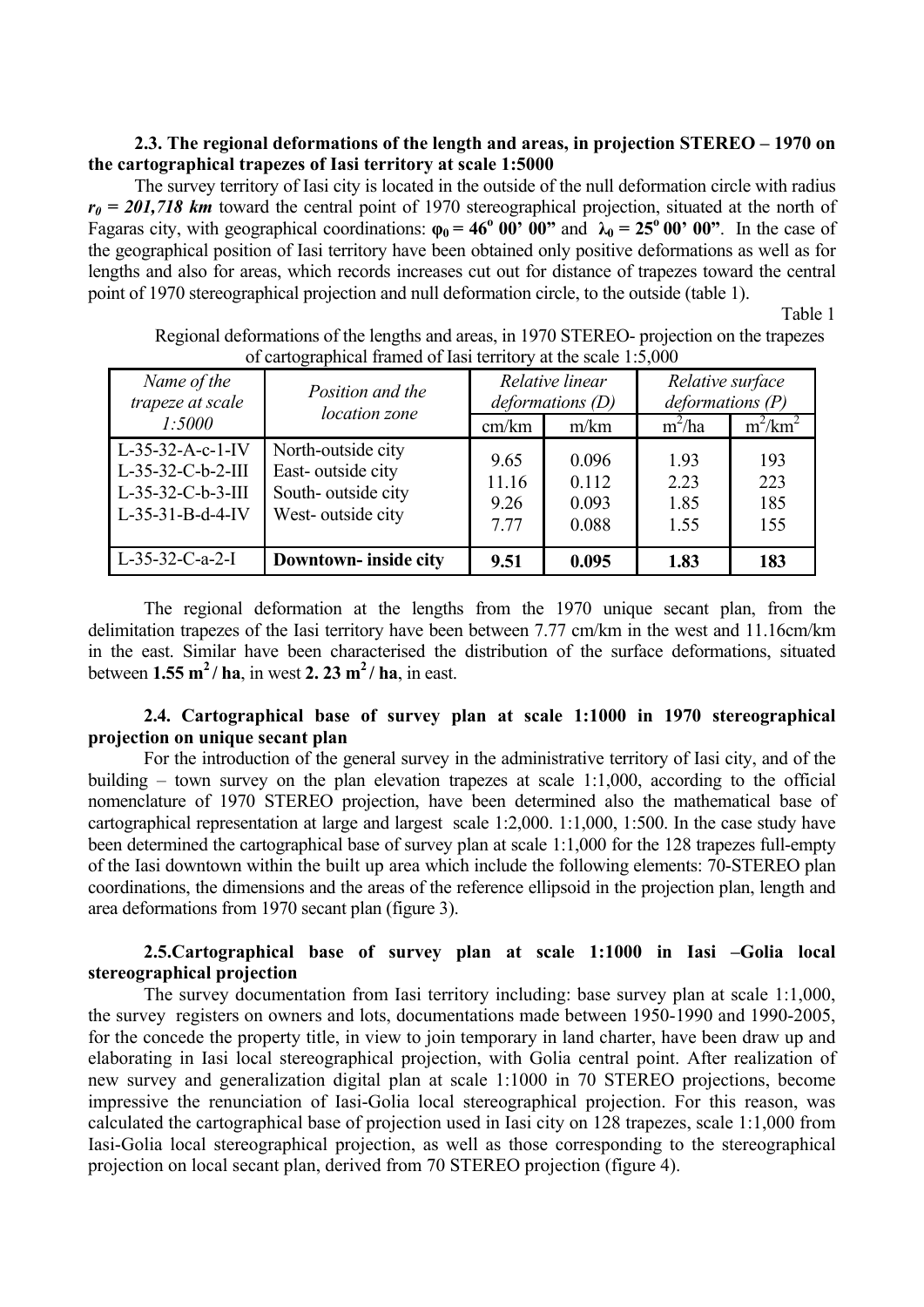# LEGEND

 $\mathord{\sim}$ X



Figure 3 - Partitioning and numbering of the sheets of base cadastral plan, scale 1:1,000 in local stereographical projection and rectangular coordinations system with central point at Golia, Black Sea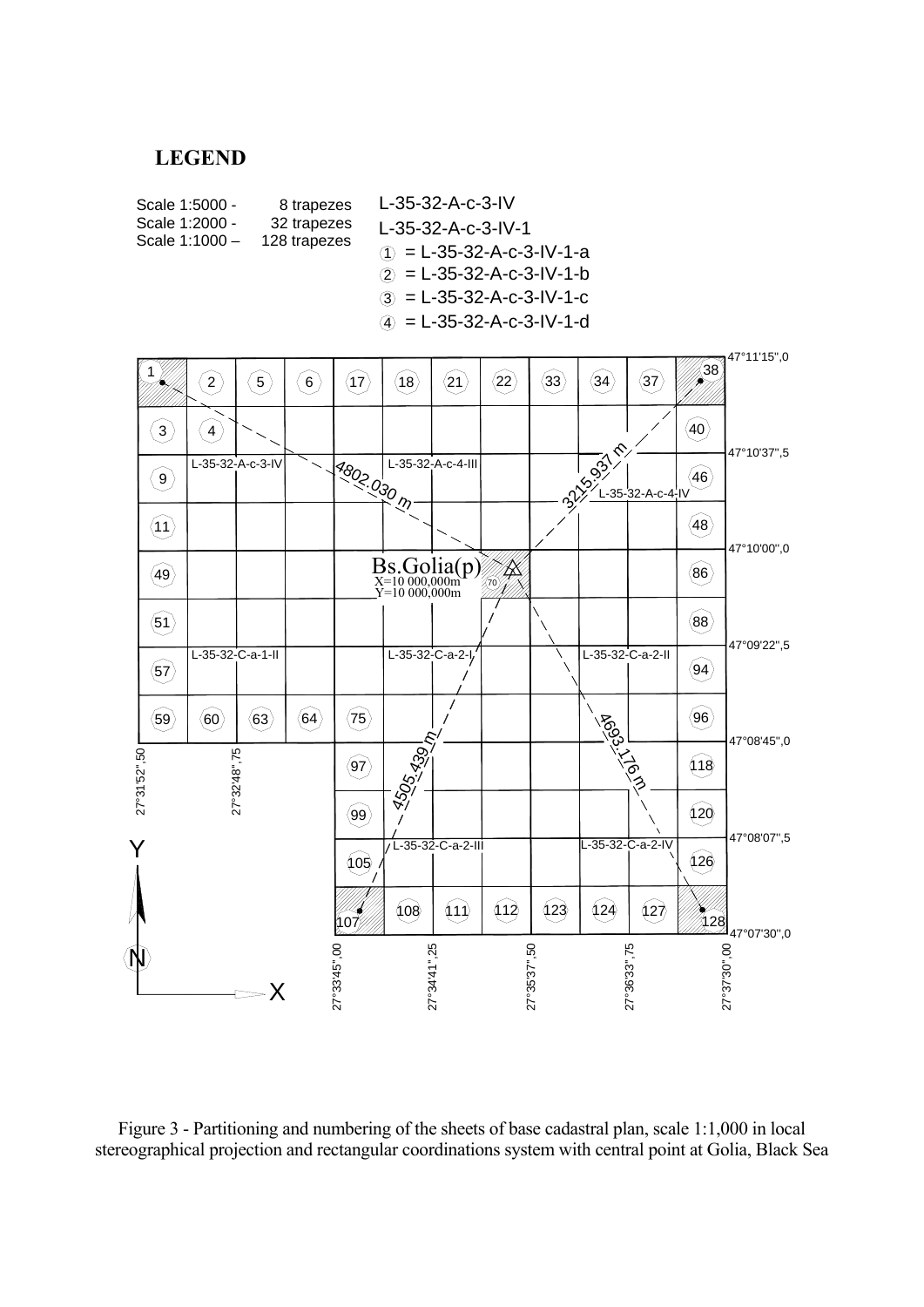#### mark system, from within the built up area of Iasi city LEGEND



Figure 4 - Partitioning and numbering of the sheets of base cadastral plan, scale 1:1,000 in stereographical projection azimuthally oblique view conformal on 1970 - unique secant plan, 1975 Black Sea mark system, from within the built up area of Iasi city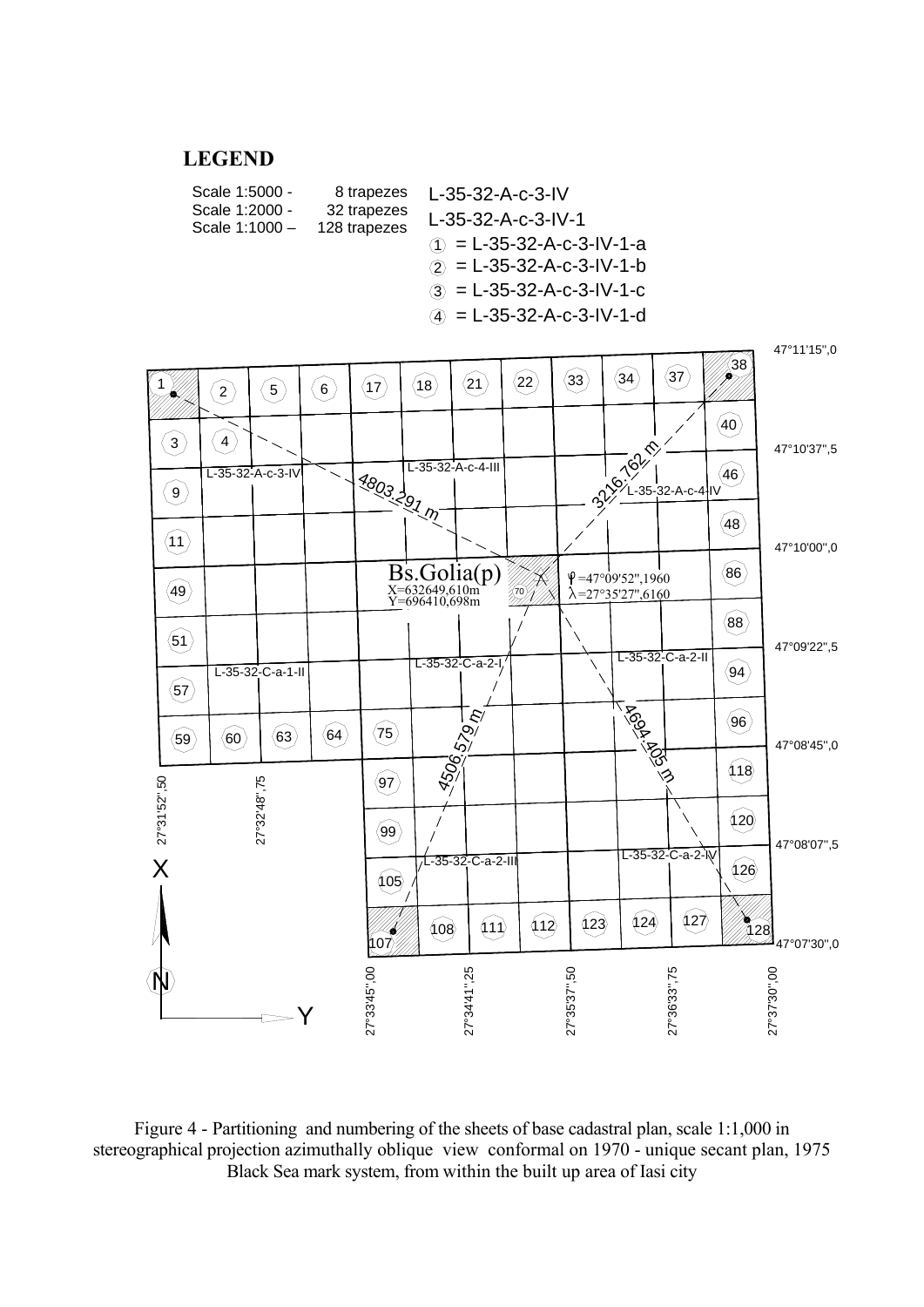#### **3. Calculation of the parameters of Iasi local secant stereographical projection system – derived from 1970 stereographical projection**

To reduce the length deformations from secant plan of 1970 stereographical projection, covered between **-0.250 m/km**, in central point to **+0.637 m/km**, in extreme zone of Romania territory, was recommended to apply obligatory some local stereographical systems- derived from 70 STEREO projection in all localities where the length deformations are higher then **± 5 cm/km** through norms of introduction of building-town survey [4, 5, 7, 9].

The secant plan stereo-local Iasi was obtained through parallel translation of secant plan 70- STEREO from the depth  $H_{70}$  at depth  $H_{L}$  which assure the transition of secant circle of null deformation through central point of the locality. For this reason was used the Golia point defined by 1970 stereographical coordinations ( $X_G = 632,649.610$  m and  $Y_G = 696,410.698$  m) and on 1940 Krasowski ellipsoid through geographical coordinations ( $\varphi_G = 47^\circ$  09' 52".1960 and  $\lambda_G = 27^\circ$  35' **27".6160**). The geometrical element of LOCAL –STEREO system and the transformation factor (K) of coordinations from official system in local system and reversed are represented in figure 5:



Figure 5 – Geometrical elements of the representation of stereographical projection on secant unique plan – 1970 (H<sub>70</sub>,  $r_{o-70}$ ) and on stereographical Golia – Iasi secant local plan (H<sub>L</sub>,  $r_{o\text{-Local}}$ )

## **4. The evaluations of linear and surface deformations in the case of projections adopted in Iasi territory**

Through the adoption of stereographical projection on local secant plan, derived from the stereographical projection on 1970 unique secant plan, was obtained the significant reduction of the linear and surface deformations. In the case study was calculated the relative linear and surface deformations on cartographical framed trapezes at scale 1:5,000, (table 2).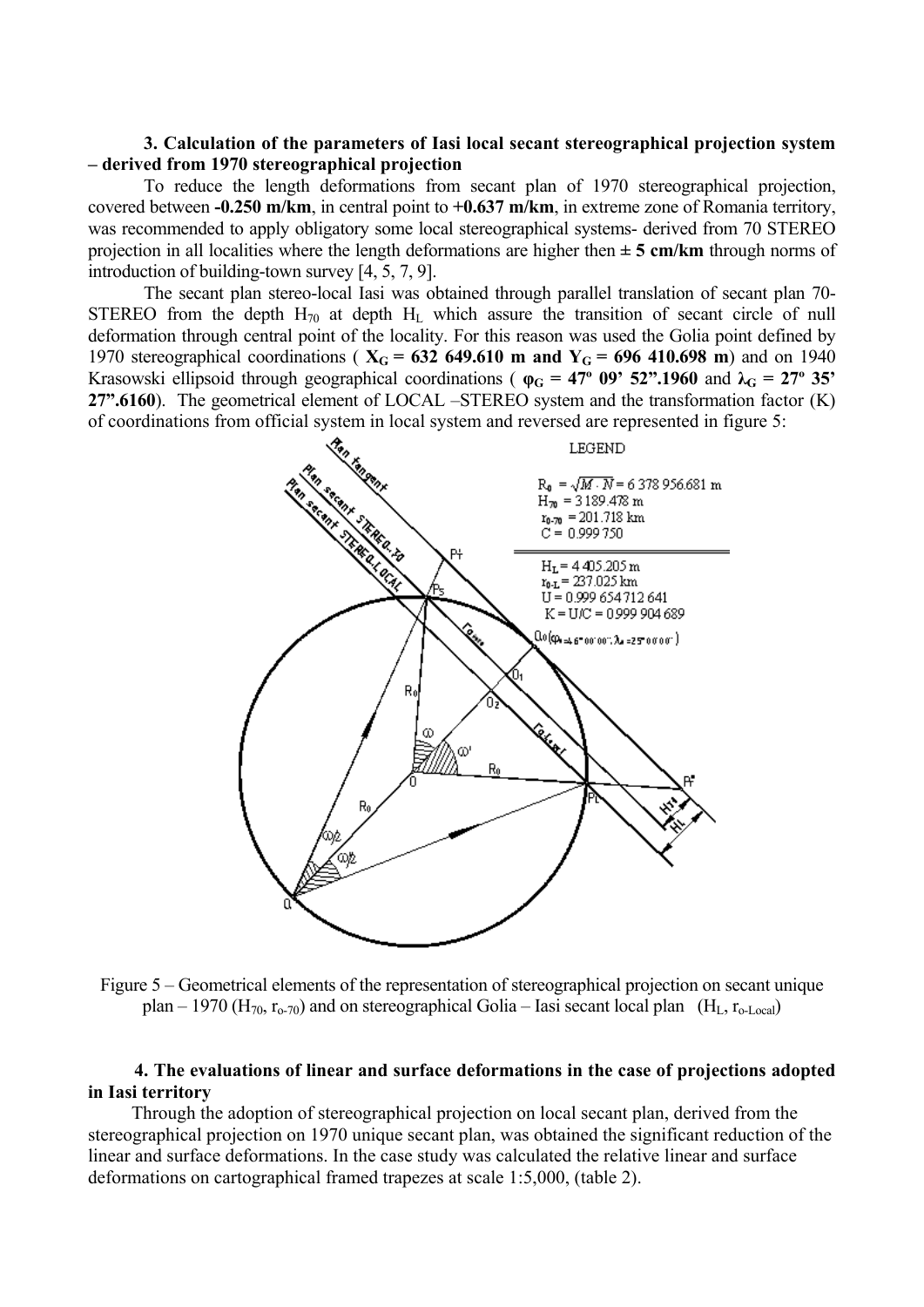Table 2

| Trapeze name at   | Position and            | 70 STEREO- projection |          | Local STEREO projection |          |  |
|-------------------|-------------------------|-----------------------|----------|-------------------------|----------|--|
| scale 1: 5,000    | location zone           | D, cm/km              | P, mp/ha | D, cm/km                | P, mp/ha |  |
| L-35-32-A-c-1-IV  | North-outside city      | 9.65                  | 1.93     | 0.12                    | 0.02     |  |
| L-35-32-C-b-2-III | East-outside city       | 11.16                 | 2.23     | 1.62                    | 0.33     |  |
| L-35-32-C-b-3-III | South-outside city      | 9.26                  | 1.85     | $-0.27$                 | $-0.05$  |  |
| L-35-31-B-d-4-IV  | West-outside city       | 7.77                  | 1.55     | $-1.76$                 | $-0.35$  |  |
| $L-35-32-C-a-2-I$ | <b>Downtown-</b> inside | 9.51                  | 1.83     |                         | $-0.08$  |  |
|                   | city                    |                       |          | 0.00                    |          |  |

Regional deformations of the lengths and areas, in 70 STEREO and local -STEREO projection on the trapezes of Iasi territory at the scale 1:5,000

 Relative linear and surface deformations from LOCAL-SECANT plan on those 4 extreme framed trapezes of Iasi territory, have been record negligible values under the aspect of determination precision of surfaces for the works of introduction of building-town survey in localities, being between -0.05 and -0.35 mp/ha, respective -0.02 and -0.33 mp/ha.

For the evaluation of the deformations from the zone of the within the built up area of Iasi city was calculated similarly the distributions of the deformations from cartographical framed trapezes at scale 1:1,000 and from the central trapeze which include Golia point, considered the origin of Iasi local projection, of known coordination in local system and in 1970 stereographical system(table 3).

Table 3

| Trapeze name at<br>scale 1:1 000                                                                  | Positio<br>n and<br>locatio<br>n zone  | Relative linear<br>deformations<br>(D), cm/km |                                    | Modulus<br>$(\mu)$                           | Relative surface deformations<br>$(P)$ , m <sup>2</sup> /ha |                                     |                                          |
|---------------------------------------------------------------------------------------------------|----------------------------------------|-----------------------------------------------|------------------------------------|----------------------------------------------|-------------------------------------------------------------|-------------------------------------|------------------------------------------|
|                                                                                                   |                                        | 70 stereo-<br>projection                      | Local-<br>stereo<br>projectio<br>n | Iasi local<br>projectio<br>n                 | 70<br>stereo-<br>projecti<br>on                             | Local -<br>stereo<br>projectio<br>n | Iasi<br>local<br>projectio<br>n          |
| $L-35-32-A-c-3-IV-1-a$<br>L-35-32-A-c-4-IV-2-b<br>$L-35-32-C-a-2-III-3-c$<br>L-35-32-C-a-2-IV-4-d | $N - V$<br>$N - E$<br>$S-V$<br>$S - E$ | 8.8<br>10.4<br>8.4<br>9.5                     | $-0.70$<br>0.89<br>$-1.11$<br>0.08 | 0.999822<br>0.999838<br>0.999817<br>0.999825 | 1.76<br>2.08<br>1.68<br>1.90                                | $-0.14$<br>0.18<br>$-0.22$<br>0.02  | $-3.82$<br>$-3.30$<br>$-3.60$<br>$-3.52$ |
| $L-35-32-C-a-2-I-2-b$                                                                             | Golia                                  | 9.5                                           | 0.00                               | 0.999824                                     | 1.90                                                        | 0.00                                | $-3.50$                                  |

Regional deformations determined by projections adopted in Iasi within the built up area on the trapezes of cartographical representation, at the scale 1:1,000

In accordance with the total area calculated on the surface of 1940 Krasowski reference ellipsoid and from the cartographical projection plan adopted in Iasi within the built up area, have been estimated the total surface deformation for all 128 trapezes, which totalized an ellipsoidal area of *4 390.9560 ha.* For those three cartographical projections studied, arise a total surface deformation about *+ 0.8121 ha* for the stereographical projection on 1970 unique secant plan, *-0.0251 ha*, in the hypothesis of adoption stereographical projection on Iasi local secant plan derived from 70 stereo projection and about *-1.2804 ha*, for the local stereographical projection with central point at Golia, used in Iasi territory.

#### **Conclusions**

1. For the achievement of works of introduction general survey and to made up the urban data bases, is impressive the adoption some local projection systems derived from 1970 stereographical projection, which will assure the annihilation or reduction of relative linear deformations under the